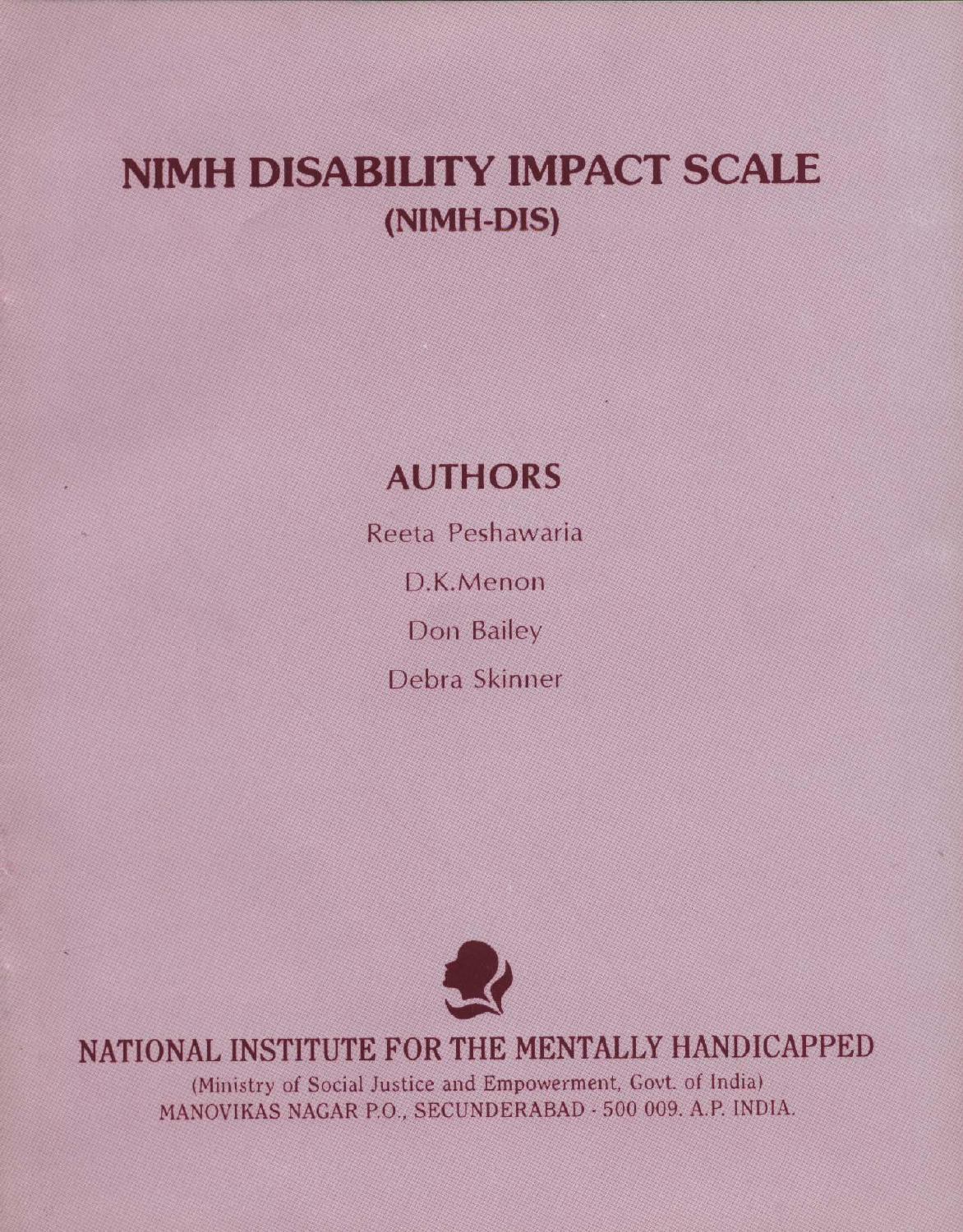# NIMH DISABILITY IMPACT SCALE (NIMH-DIS)

## AUTHORS

Reeta Peshawaria D.K.Menon Don Bailey Debra Skinner



### NATIONAL INSTITUTE FOR THE MENTALLY HANDICAPPED

(Ministry of Social Justice and Empowerment, Govt. of India) MANOVIKAS NAGAR P.O., SECUNDERABAD .500 009. A.P. INDIA.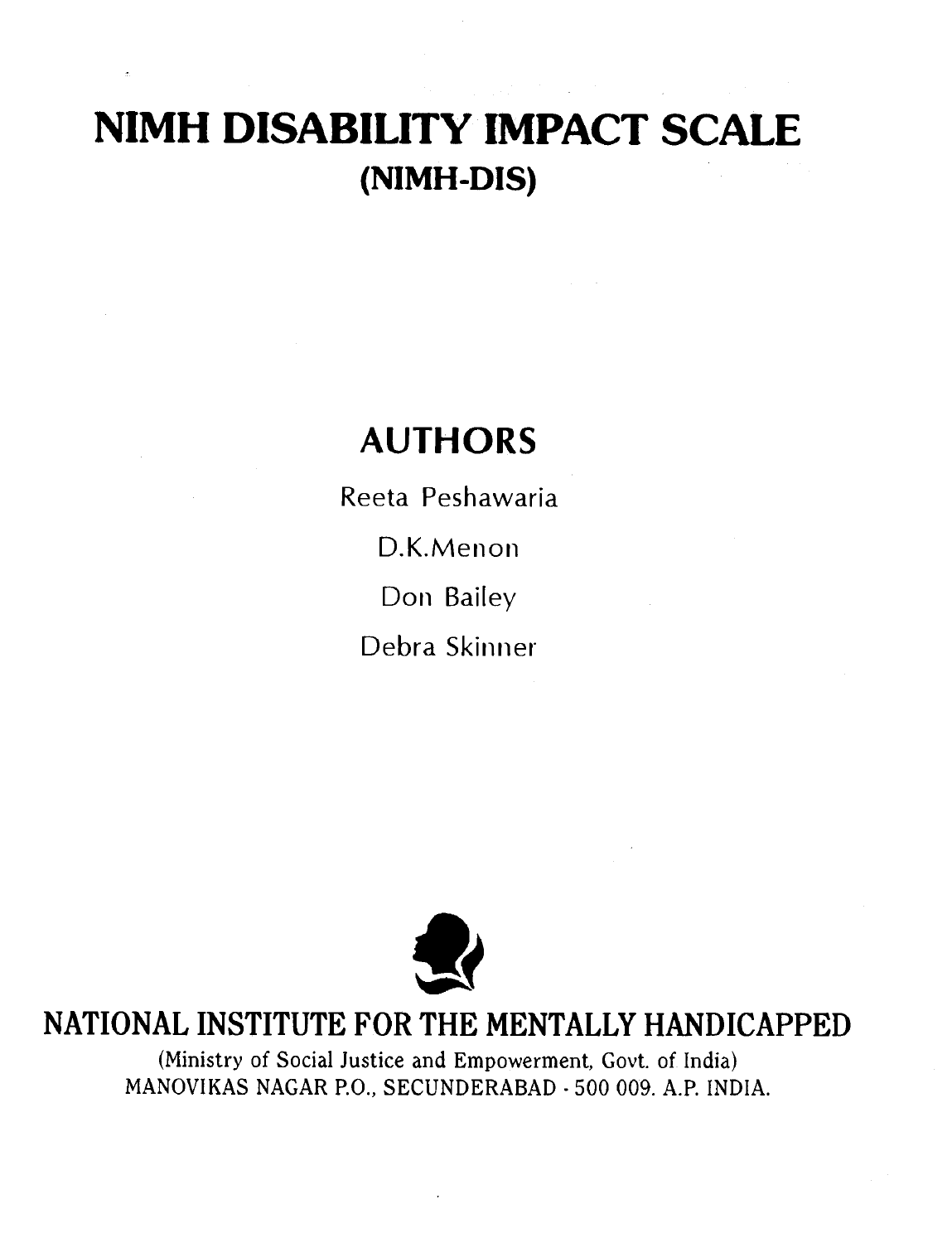#### National Institute for the Mentally Handicapped (NIMH)

Manovikasnagar, Secunderabad-500 009, A.R India.

#### ISBN 81-86594-18-3

October, 2000.

#### All rights reserved

Printed at: Sree Ramana Process, 1-7-270, S.D. Road, Secunderabad - 500 003. Ph : 040-7811750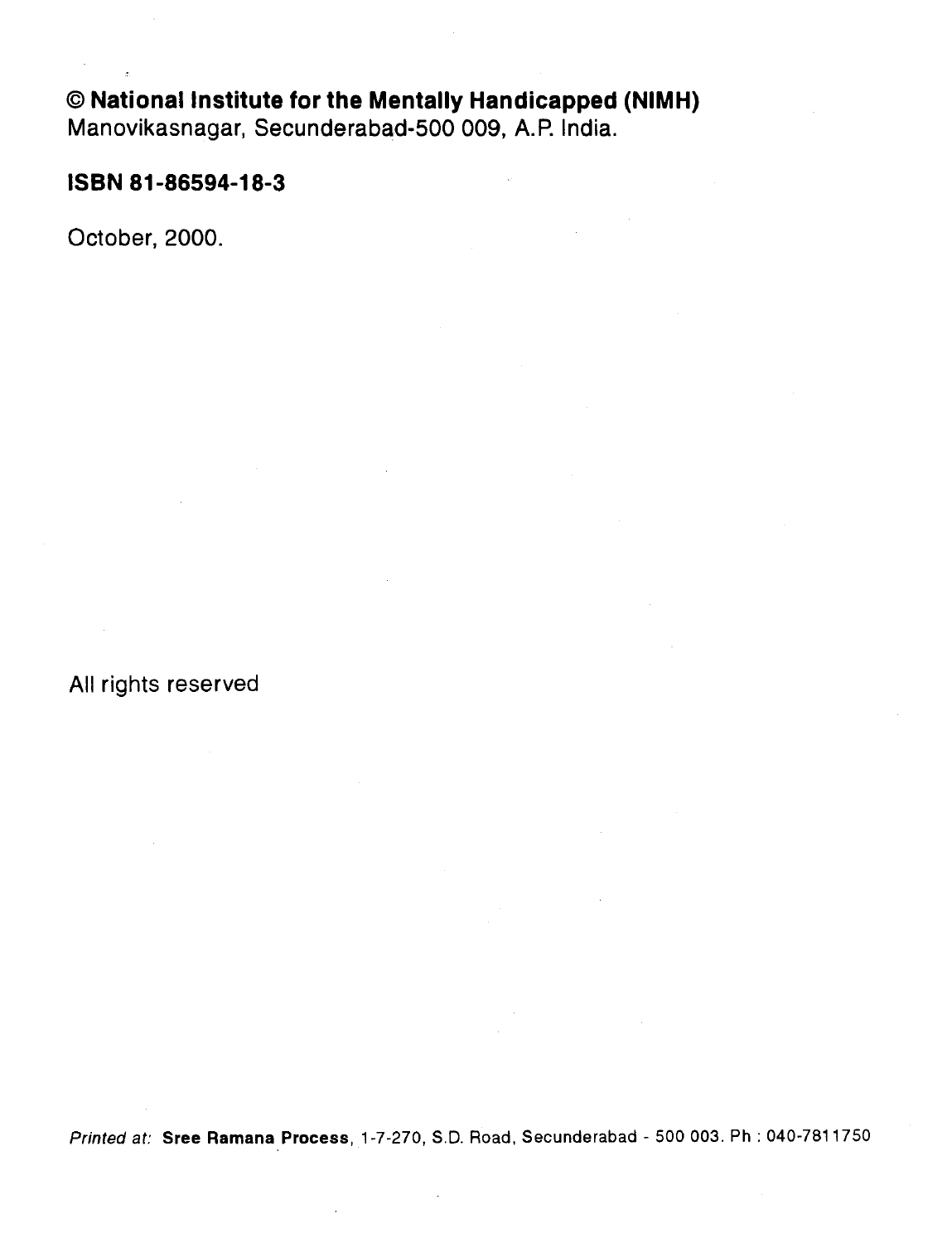## PROJECT TEAM

TITLE OF PROJECT Family Intervention and Support Programmes for Persons with Mental Retardation (1998-2003)

PRINCIPAL INVESTIGATORS Dr.Reeta Peshawaria and Dr.D.K.Menon NIMH, Secunderabad, India E-mail : r\_peshawaria@hotmail.com

University of North Carolina, US

US COLLABORATORS Dr.Don Bailey and Dr.Debra Skinner

RESEARCH OFFICER Mr.Rahul Ganguly

(June 1998-February 1999)

Ms.Binapani Mohapatra (March 1999-July 1999)

RESEARCH ASSISTANTS Mr. Rajshekhar

(February 1999 - continuing)

Ms.Santosh Kumari (February 1999 - August 1999)

Ms.Divya Bhatia (May 1999 - July 1999)

Ms.Martha David (February 2000 - continuing)

Mrs.Saila Kumari (February 2000 - continuing)

Mr.Arul Raj (September 2000 - continuing)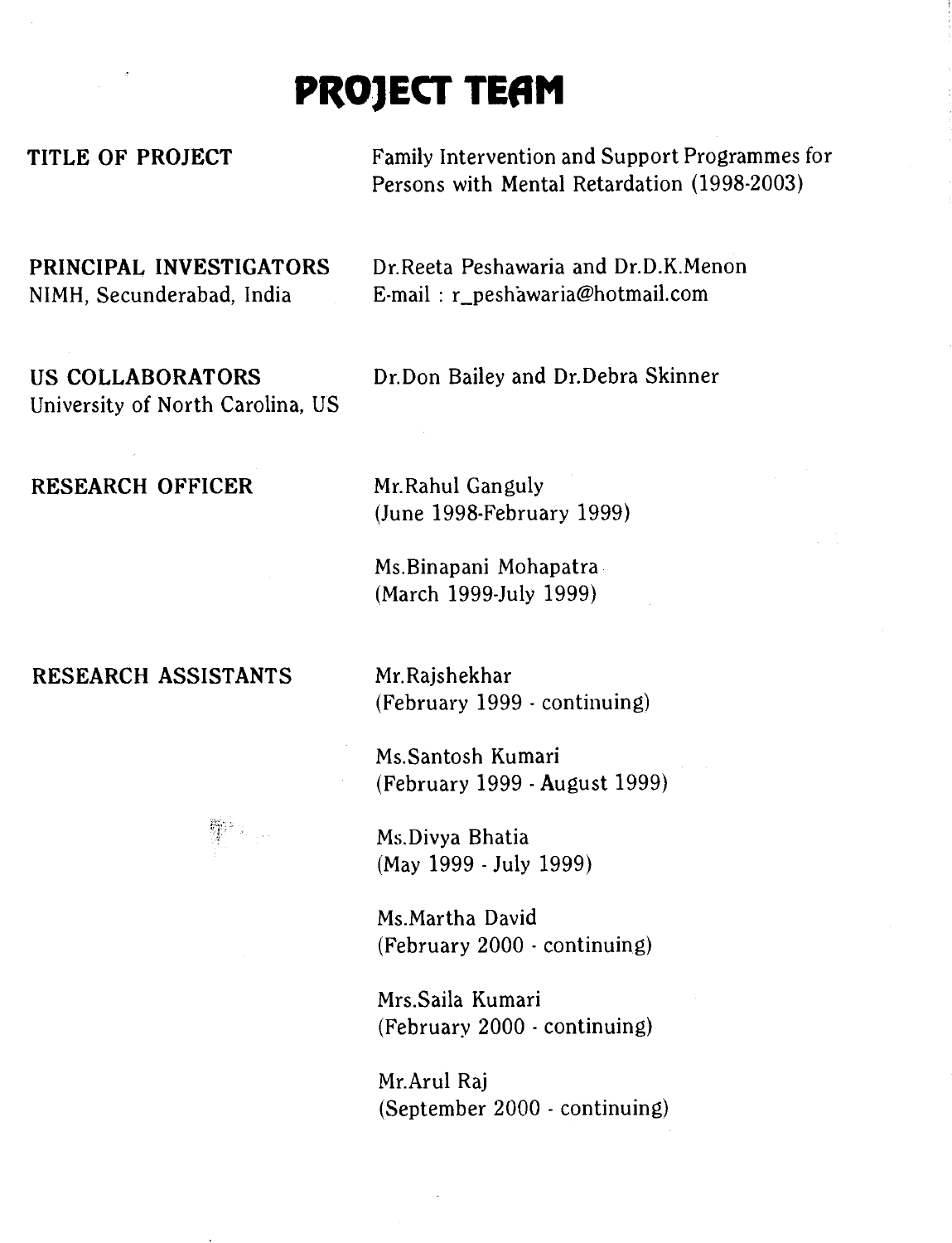# IDENTIFICATION DATA SHEET

| Name of the interviewer | ٠              | Family No: |
|-------------------------|----------------|------------|
| Position held           | $\ddot{\cdot}$ | 学习设施       |
| Name of the Institute   | $\bullet$      |            |
| Date                    | $\bullet$      | t Ge       |

#### CHILD CHARACTERISTICS

Name  $\ddot{\cdot}$ Age  $\ddot{\cdot}$ Sex  $\ddot{\cdot}$ 

Level of mental retardation and associated conditions (if any)

#### FAMILY CHARACTERISTICS

| Total family income      | ٠ |                     |
|--------------------------|---|---------------------|
| Type of family           |   | nuclear/non nuclear |
| Family status            |   | intact/broken       |
| Address and Telephone No |   |                     |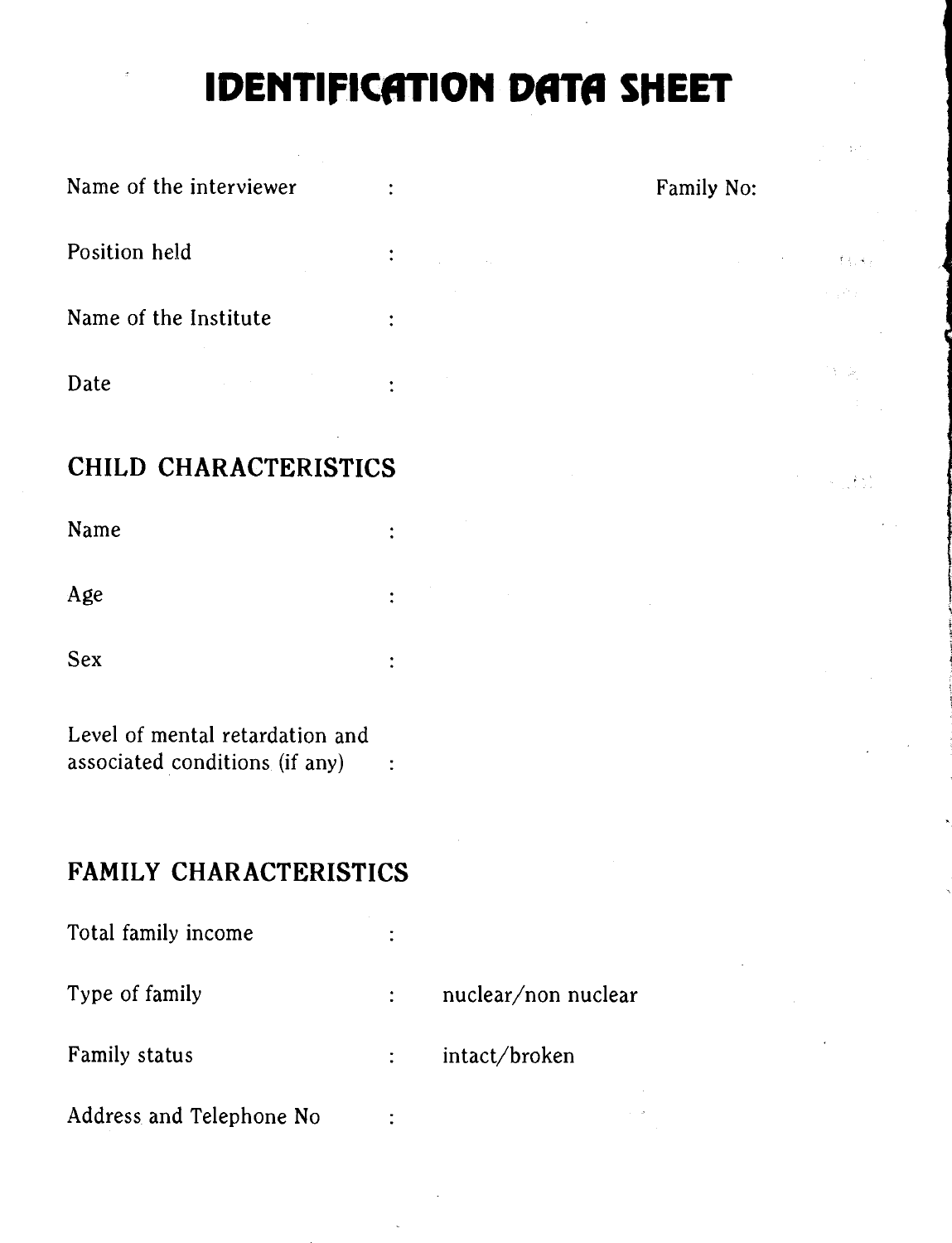## **INTRODUCTION**

NIMH Disability Impact Scale (NIMH - DIS) has been developed as part of the research project on "Family Intervention and Support Programmes for persons with mental retardation" funded by the US-India rupee fund (1998-2003). Parents and the family are known to get impacted because of having a child with mental retardation.

A need was felt to develop a culture specific tool which could be used to identify and assess;

- a) The nature and degree of impact on the parents (both positive and negative) because of having a child with mental retardation,
- b) The nature and degree of impact on the family members and the relationships within the family,
- c) The nature and degree of impact with regard to relationships outside the family,
- d) To identify thrust areas for family intervention programmes,
- e) To objectively evaluate family intervention programmes.

As part of the development of NIMH-DIS, the areas and sub areas of impact included in the scale were identified from an earlier study by Reeta Peshawaria, et. al (1995) on "parents impact" included in the second chapter of the book "Understanding Indian Families Having Persons with Mental Retardation" (NIMH Publication). The 11 areas of impact derived from the study and included in the scale are as follows:

- 1. Physical care
- 2. Health
- 3. Career
- 4. Support
- 5. Financial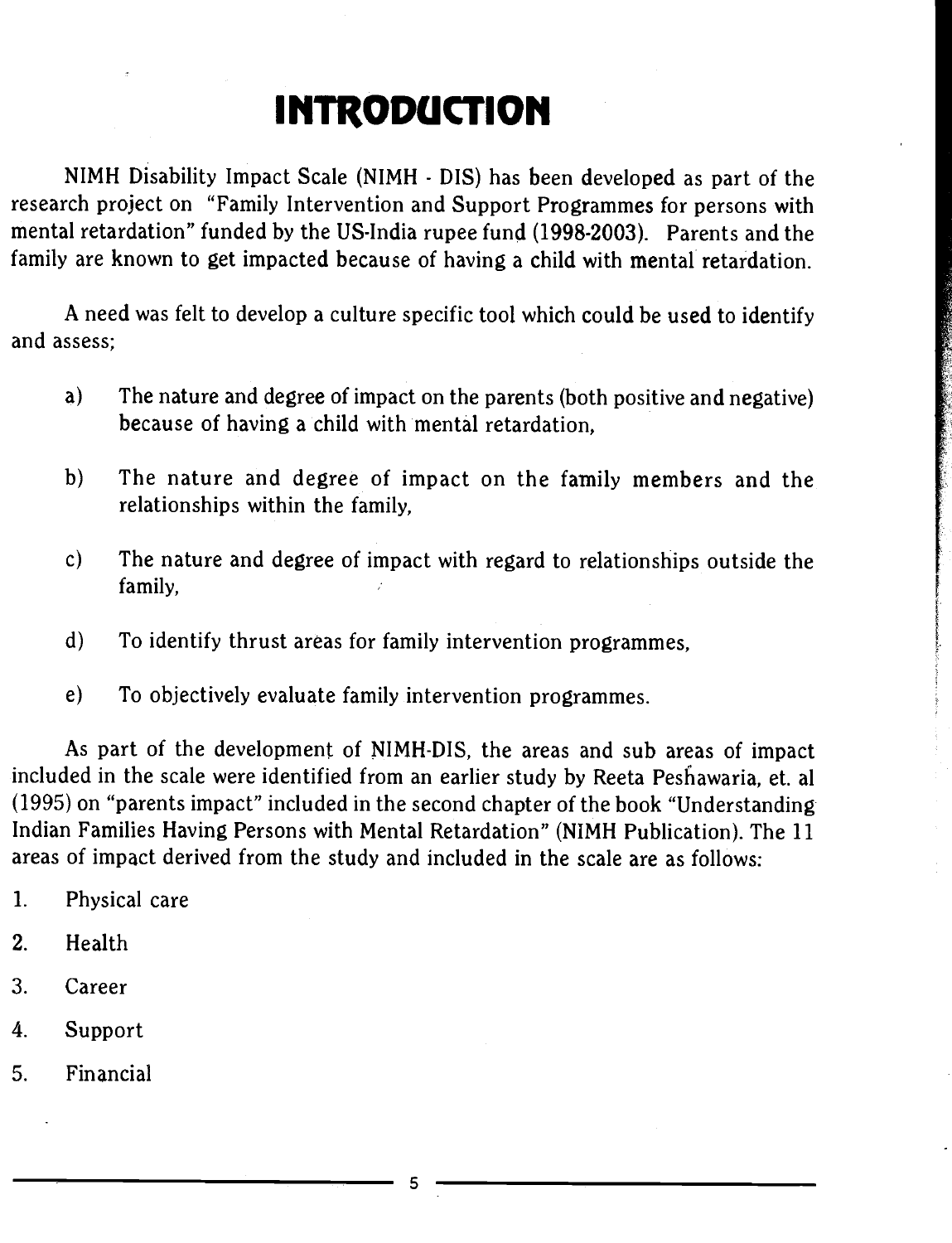6. Social

- 7. Embarrassment/Ridicule
- 8. Relationships
- 9. Sibling effect
- 10. Specific thoughts
- 11. Positive effect

Instructions were added. An open ended question leading to introducing each area in the tool was included. A quantitative scoring of  $2$ ,  $1$  and  $0$  was adopted for each of the impact areas to assess the degree of impact. To study its feasibility the developed tool was initially field tested on 30 parents (16 mothers and 14 fathers) developed tool was initially field tested on 30 parents (16 of 30 mentally retarded individuals. Following which it was decided to retain three slots each under the item "Any other (specify)" in each area for including the unique responses, if any, of the respondents.

The pilot study using the NIMH Disability impact scale was conducted on 20 parents (12 mothers and 8 fathers) of 20 mentally retarded individuals. The sequence of areas was readjusted in the tool as was found comfortable for respondents to respond. 5 parents of mentally retarded individuals were interviewed by two raters independently using NIMH-DIS. The inter-rater reliability between the two raters was found to be  $(r=0.849; p<0.001)$ . The final study is in progress under the project.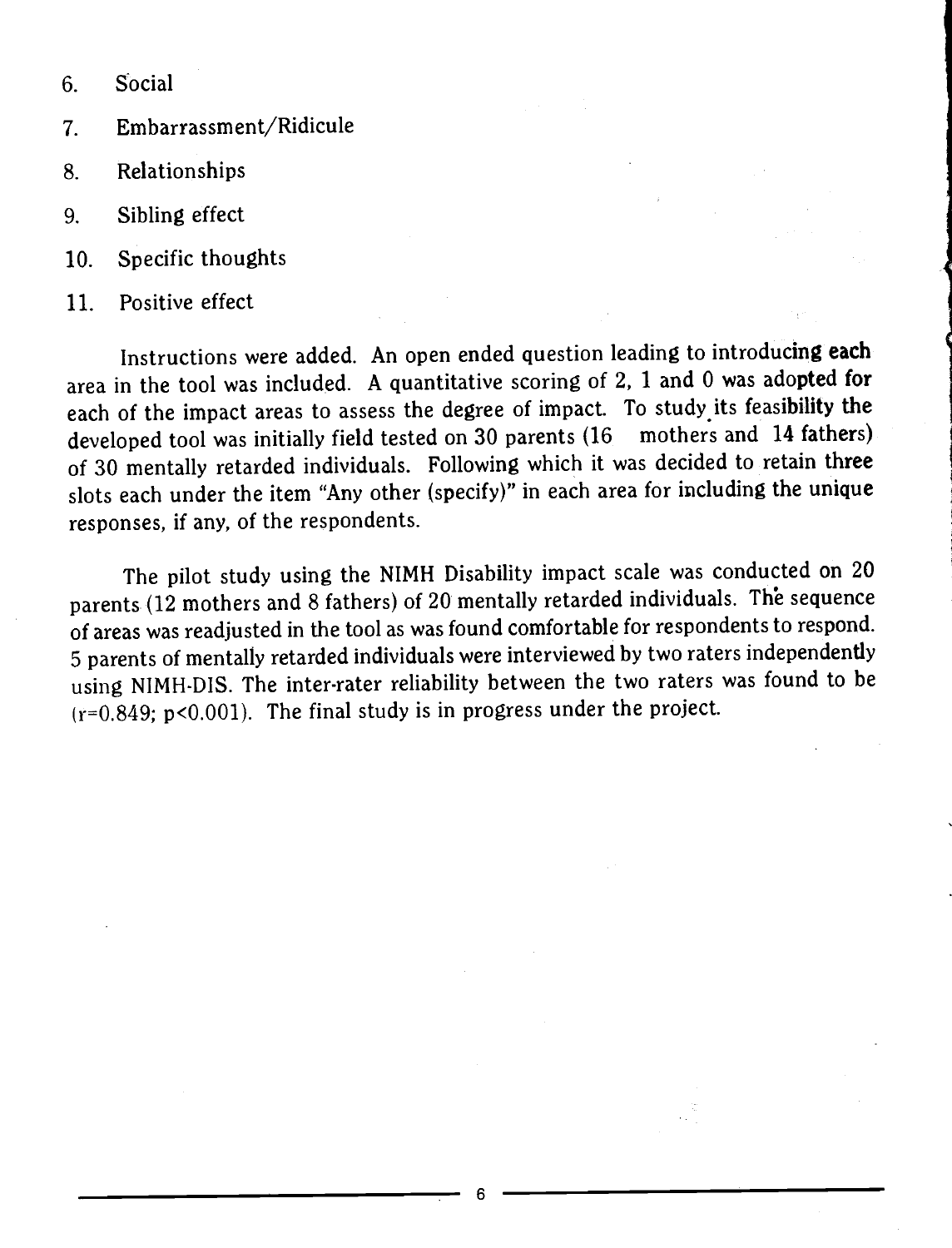### GUIDELINES FOR ADMINISTRATION AND SCORING OF **NIMH-DIS**

- 1. Interview method is preferred over self-reporting method for gathering information using NIMH-DIS.
- 2. The scale should be used by a person trained in interview method.
- 3. The interviewer should go through the scale and get familiarised with the items in the scale before using it.
- 4. The interviewer should be familiar with the family members of the index child with mental retardation to be interviewed to an extent that the respective family members feel comfortable to share their concerns with the interviewer. Hence adequate rapport with the family members is essential before starting to use NIMH - DIS.
- 5. The interviewer must take consent before using the scale with each of the parent. The scale should be used separately for both mother and father and as far as possible use the scale for both mother and father at the same session one after the other or interview both mother and father at the same time using separate interviewers.
- 6. Read the 'Instructions' paragraph to the respondent and ensure that he/she has understood the intentions of the assessment.
- 7. The items included in NIMH DIS should be asked in the same sequential order.
- 8. The interview should be conducted in such a way that the interviewer does not influence the decision of the concerned respondent.
- 9. The interviewer should interview the respondent on each area of impact by stating the leading open question for the given area followed by stating one by one each of the sub-items listed in alphabetical order of the given area.
- 10. The interviewer should score each sub-item in the given area by obtaining the choice option from the concerned respondent and check for the score 2, 1 or 0 with the key given at the end of each area. Enter the score in the appropriate box given in the scale.
- 11. Enter the total score for each of the area as also the grand total score obtained by the respondent on NIMH-DIS at the appropriate places provided in the profile sheet. Scores should be counted separately for areas 1-10 and the area 11. The higher the grand total scores in areas from 1 to 10 the greater the negative impact. The higher the scores in area 11 the greater the positive impact.
- 12. Complete the NIMH-DIS profile sheets separately for both the parents after the assessment.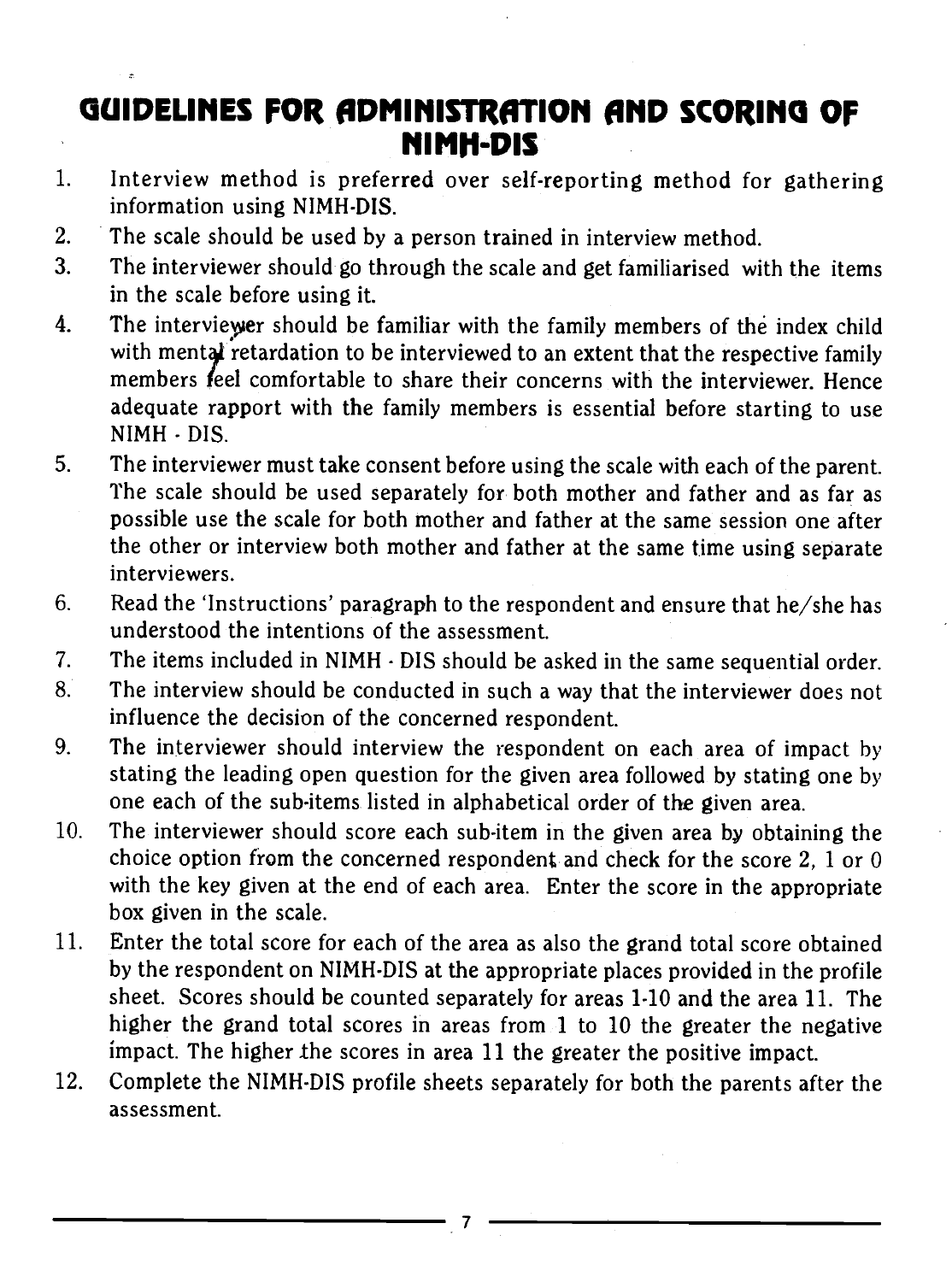### MIMII DISABILITY IMPACT SCALE (MIMPI-DIS)

Client Name : Interviewer's Name : Date (person with mental retardation)

Family No: Baseline:

Respondent's Name : 1st Assessment: Mother/Father (Tick)

2nd Assessment: 3rd Assessment:

4th Assessment:

#### Instructions

Parenting a child with mental retardation is not an easy job. Parents /other primary care givers are known to get affected in many ways because of having a child with mental retardation. We would like to know the impact your child with mental retardation is presently having on you and your family in the following areas: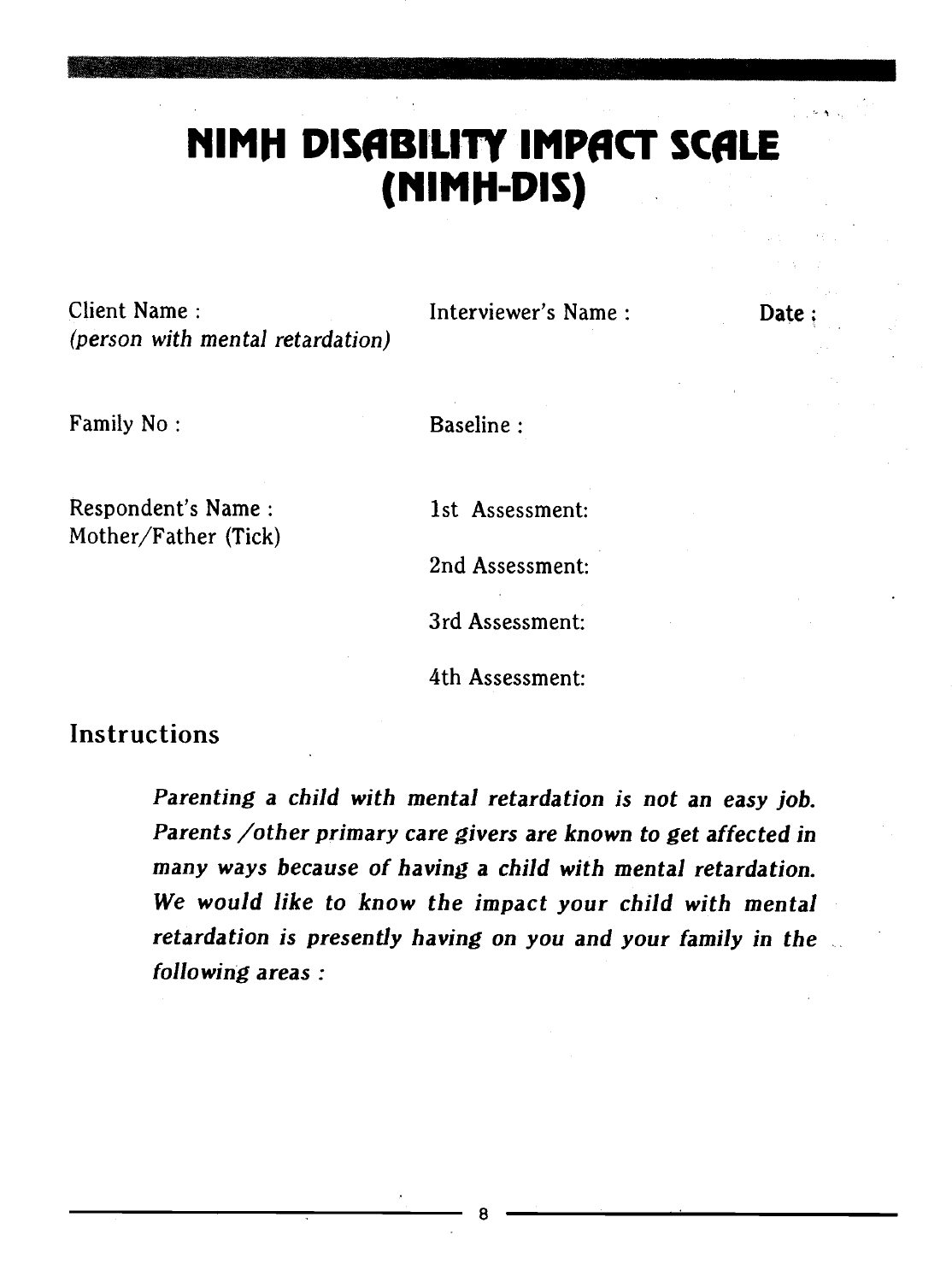#### 1. PHYSICAL CARE

Are you experiencing difficulties/facing extra demands with physical care of your child:

|                                                |  | <b>Mother</b> |  | <b>Father</b>                                     |  |  |  |  |  |  |
|------------------------------------------------|--|---------------|--|---------------------------------------------------|--|--|--|--|--|--|
|                                                |  |               |  | Baseline 1st 2nd 3rd 4th Baseline 1st 2nd 3rd 4th |  |  |  |  |  |  |
| a) Bathing                                     |  |               |  |                                                   |  |  |  |  |  |  |
| b) Feeding                                     |  |               |  |                                                   |  |  |  |  |  |  |
| <b>Dressing</b><br>C)                          |  |               |  |                                                   |  |  |  |  |  |  |
| d) Toiletting                                  |  |               |  |                                                   |  |  |  |  |  |  |
| e) Brushing                                    |  |               |  |                                                   |  |  |  |  |  |  |
| Grooming<br>f)                                 |  |               |  |                                                   |  |  |  |  |  |  |
| Lifting and carrying the child<br>$\mathbf{g}$ |  |               |  |                                                   |  |  |  |  |  |  |
| h) Medicating/giving medication                |  |               |  |                                                   |  |  |  |  |  |  |
| Any other (specify)                            |  |               |  |                                                   |  |  |  |  |  |  |
|                                                |  |               |  |                                                   |  |  |  |  |  |  |
| k)                                             |  |               |  |                                                   |  |  |  |  |  |  |
| Total area score                               |  |               |  |                                                   |  |  |  |  |  |  |

#### Scoring: 0. No Difficulty 1.Some Difficulty 2. Lot of Difficulty

#### 2. HEALTH

Are you experiencing any health related problems like:

|                           |                                                   | <b>Mother</b> |  | <b>Father</b> |  |  |  |  |  |  |
|---------------------------|---------------------------------------------------|---------------|--|---------------|--|--|--|--|--|--|
|                           | Baseline 1st 2nd 3rd 4th Baseline 1st 2nd 3rd 4th |               |  |               |  |  |  |  |  |  |
| a) Asthma                 |                                                   |               |  |               |  |  |  |  |  |  |
| b) High Blood Pressure    |                                                   |               |  |               |  |  |  |  |  |  |
| c) Sleeplessness          |                                                   |               |  |               |  |  |  |  |  |  |
| d) Headache               |                                                   |               |  |               |  |  |  |  |  |  |
| e) Mental worries         |                                                   |               |  |               |  |  |  |  |  |  |
| Any other (specify)<br>f) |                                                   |               |  |               |  |  |  |  |  |  |
| g)                        |                                                   |               |  |               |  |  |  |  |  |  |
| h)                        |                                                   |               |  |               |  |  |  |  |  |  |
| Total<br>area score       |                                                   |               |  |               |  |  |  |  |  |  |

Scoring: 0. Not at all 1. Some times 2. Most of the times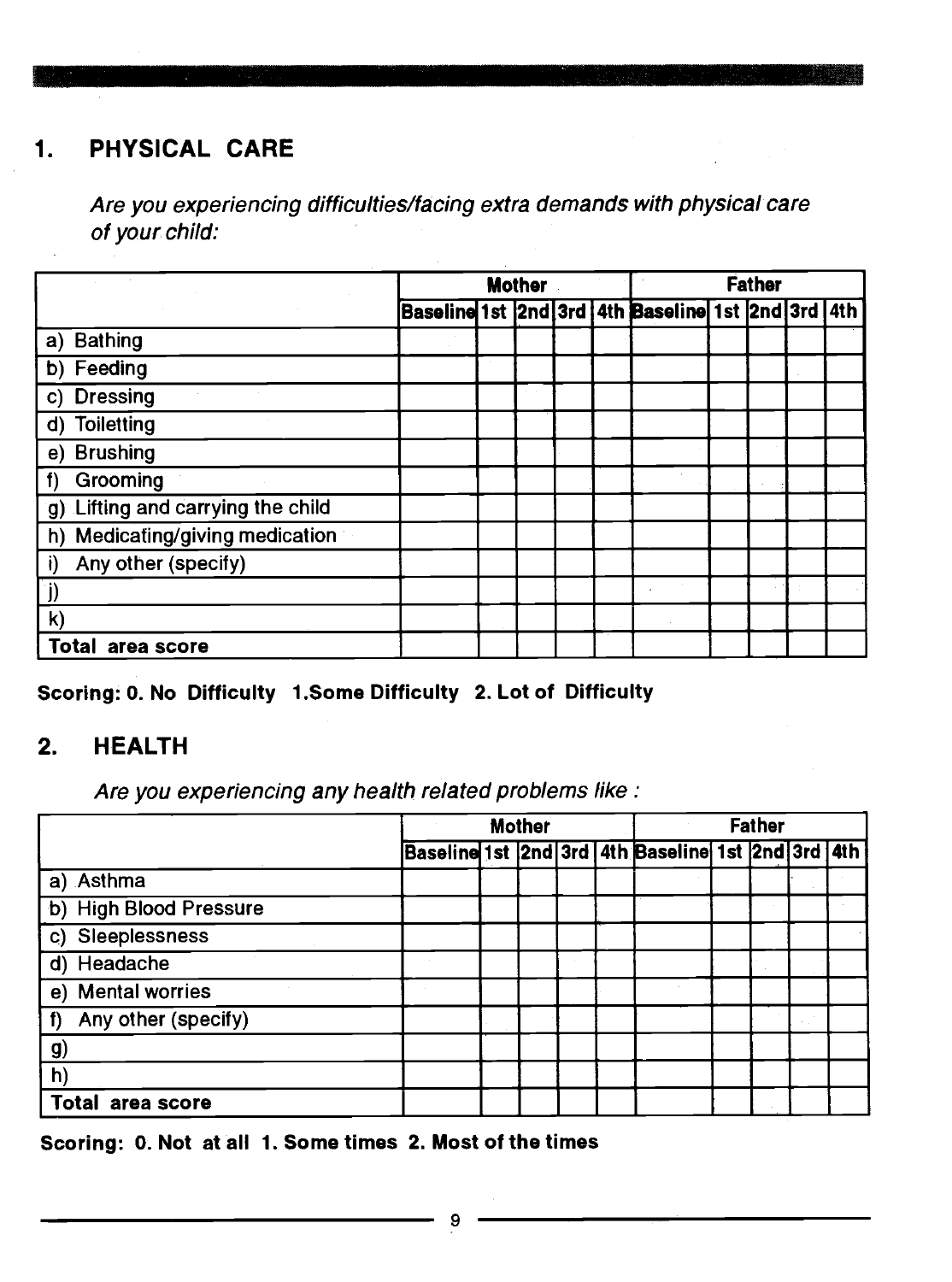#### 3. CAREER

|                                | <b>Mother</b> |  |  |  |                                                   |  | <b>Father</b> |  |                  |  |  |  |
|--------------------------------|---------------|--|--|--|---------------------------------------------------|--|---------------|--|------------------|--|--|--|
|                                |               |  |  |  | Baseline 1st 2nd 3rd 4th Baseline 1st 2nd 3rd 4th |  |               |  |                  |  |  |  |
| a) Readjusting job timings     |               |  |  |  |                                                   |  |               |  |                  |  |  |  |
| b) Taking up a less paying job |               |  |  |  |                                                   |  |               |  | <b>Secondary</b> |  |  |  |
| c) Unable to take up a job     |               |  |  |  |                                                   |  |               |  |                  |  |  |  |
| d) Seeking transfer            |               |  |  |  |                                                   |  |               |  |                  |  |  |  |
| e) Any other (specify)         |               |  |  |  |                                                   |  |               |  |                  |  |  |  |
|                                |               |  |  |  |                                                   |  |               |  |                  |  |  |  |
| g)                             |               |  |  |  |                                                   |  |               |  | <b>House</b>     |  |  |  |
| <b>Total</b><br>area score     |               |  |  |  |                                                   |  |               |  |                  |  |  |  |

Are you presently making any career adjustments by :

Scoring: 1. Not at all 1. Some times 2. Most of the times

#### 4. SUPPORT

Are you experiencing any loss of support from your:

|                          |  | <b>Mother</b> |  | <b>Father</b> |                                                          |  |  |  |  |  |
|--------------------------|--|---------------|--|---------------|----------------------------------------------------------|--|--|--|--|--|
|                          |  |               |  |               | Baseline 1st  2nd 3rd   4th Baseline  1st  2nd 3rd   4th |  |  |  |  |  |
| a) spouse                |  |               |  |               |                                                          |  |  |  |  |  |
| b) family                |  |               |  |               |                                                          |  |  |  |  |  |
| $\overline{c}$ ) in-laws |  |               |  |               |                                                          |  |  |  |  |  |
| d) relatives             |  |               |  |               |                                                          |  |  |  |  |  |
| e) friends               |  |               |  |               |                                                          |  |  |  |  |  |
| neighbours<br>f          |  |               |  |               |                                                          |  |  |  |  |  |
| g) Any other (specify)   |  |               |  |               |                                                          |  |  |  |  |  |
| $\overline{h}$           |  |               |  |               |                                                          |  |  |  |  |  |
|                          |  |               |  |               |                                                          |  |  |  |  |  |
| <b>Total area score</b>  |  |               |  |               |                                                          |  |  |  |  |  |

Scoring: O.Not At all 1 .Some times 2.Most of the times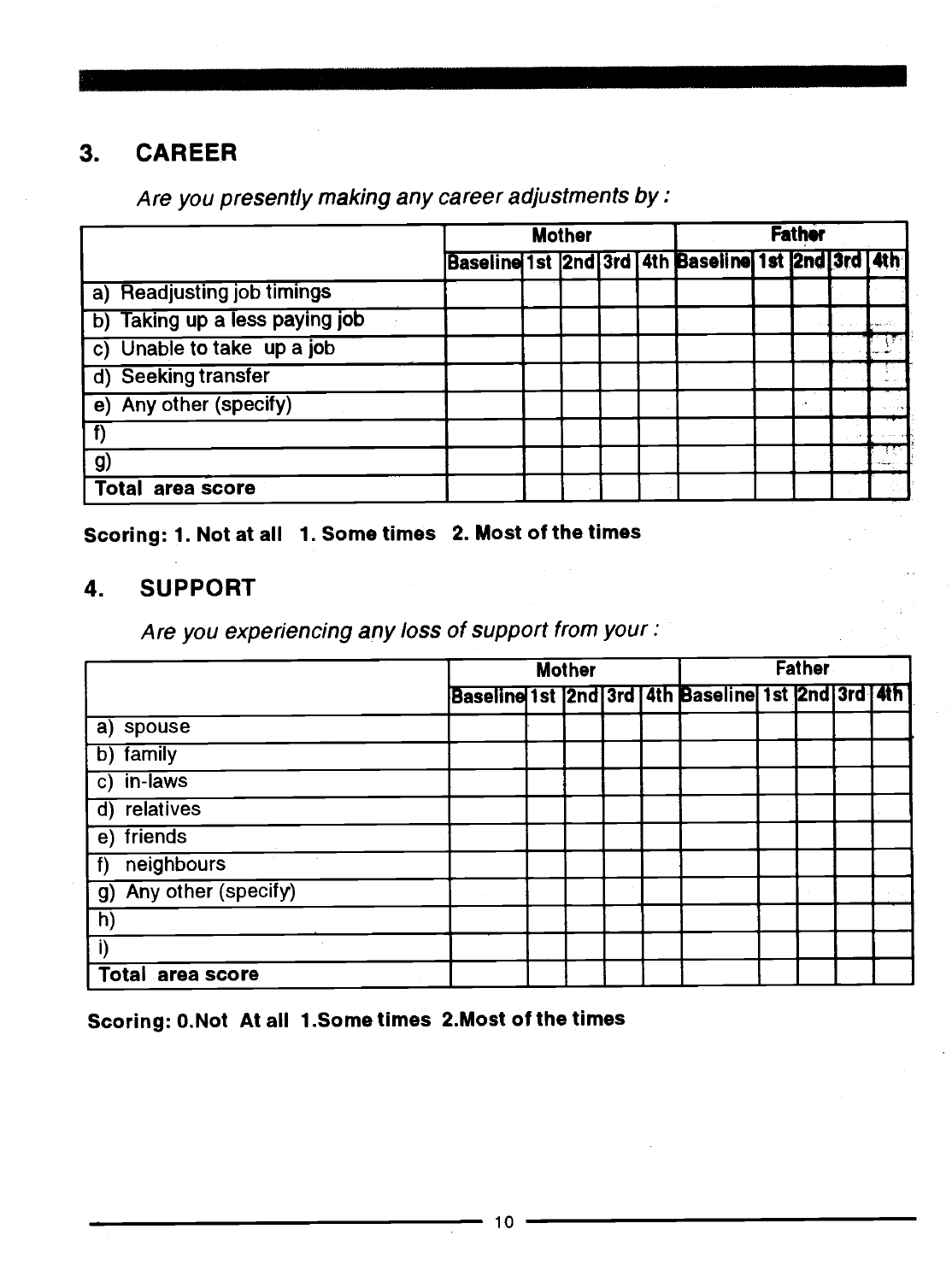#### 5. FINANCIAL

|                                            |  | <b>Mother</b> |  | <b>Father</b>                                     |  |  |  |  |  |  |  |  |
|--------------------------------------------|--|---------------|--|---------------------------------------------------|--|--|--|--|--|--|--|--|
|                                            |  |               |  | Baseline 1st 2nd 3rd 4th Baseline 1st 2nd 3rd 4th |  |  |  |  |  |  |  |  |
| a) Visits to Doctors & other Professionals |  |               |  |                                                   |  |  |  |  |  |  |  |  |
| b) Transportation                          |  |               |  |                                                   |  |  |  |  |  |  |  |  |
| c) Medical investigations                  |  |               |  |                                                   |  |  |  |  |  |  |  |  |
| d) Aids, appliances and equipment          |  |               |  |                                                   |  |  |  |  |  |  |  |  |
| e) Visit to traditional healers            |  |               |  |                                                   |  |  |  |  |  |  |  |  |
| Any other(specify)                         |  |               |  |                                                   |  |  |  |  |  |  |  |  |
| $\mathbf{g}$                               |  |               |  |                                                   |  |  |  |  |  |  |  |  |
| h)                                         |  |               |  |                                                   |  |  |  |  |  |  |  |  |
| area score<br>Total                        |  |               |  |                                                   |  |  |  |  |  |  |  |  |

Are you experiencing any financial difficulties because of:

Scoring: 0. No Difficulty 1. Some Difficulty 2. Lot of Difficulty

#### 6. SOCIAL

Are you feeling restricted from:

|                                                    |  | <b>Mother</b> |  | <b>Father</b> |                                                   |  |  |  |  |  |
|----------------------------------------------------|--|---------------|--|---------------|---------------------------------------------------|--|--|--|--|--|
|                                                    |  |               |  |               | Baseline 1st 2nd 3rd 4th Baseline 1st 2nd 3rd 4th |  |  |  |  |  |
| a) Attending social functions                      |  |               |  |               |                                                   |  |  |  |  |  |
| b) Pursuing leisure/recreational activity          |  |               |  |               |                                                   |  |  |  |  |  |
| c) Pursuing an interesting<br>learning opportunity |  |               |  |               |                                                   |  |  |  |  |  |
| d) Any other (specify)                             |  |               |  |               |                                                   |  |  |  |  |  |
| $\mathbf{e}$                                       |  |               |  |               |                                                   |  |  |  |  |  |
|                                                    |  |               |  |               |                                                   |  |  |  |  |  |
| Total area score                                   |  |               |  |               |                                                   |  |  |  |  |  |

Scoring: 0.Not At all 1. Sometimes 2.Most of the times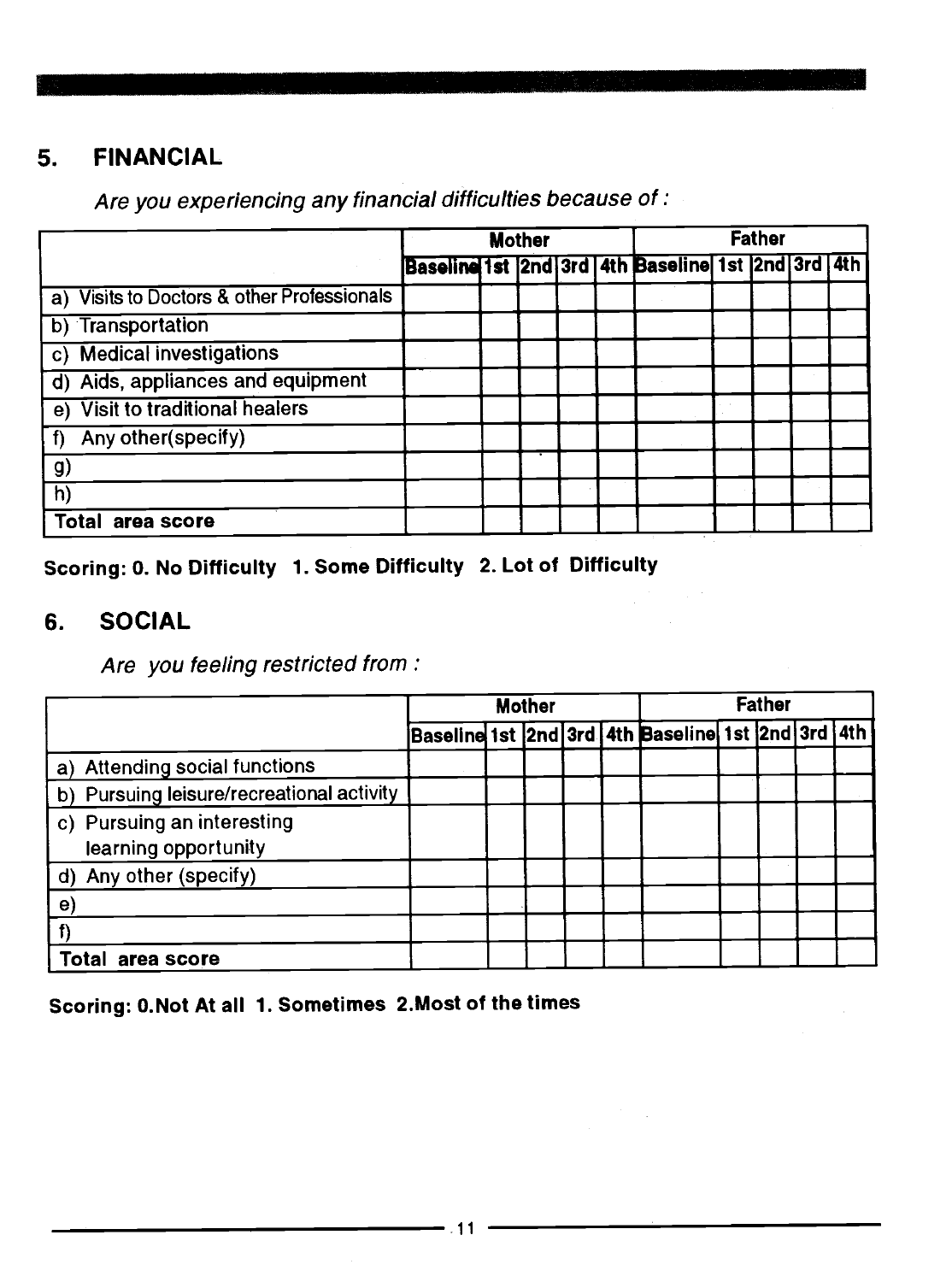#### 7. EMBARRASSMENT/RIDICULE

Are you experiencing any embarrassment/ridicule within the:

| The County              |                                                   | <b>Mother</b> |  | <b>Father</b> |  |  |  |  |  |  |
|-------------------------|---------------------------------------------------|---------------|--|---------------|--|--|--|--|--|--|
|                         | Baseline 1st 2nd 3rd 4th Baseline 1st 2nd 3rd 4th |               |  |               |  |  |  |  |  |  |
| a) Family               |                                                   |               |  |               |  |  |  |  |  |  |
| b) Relatives            |                                                   |               |  |               |  |  |  |  |  |  |
| c) Neighbourhood/colony |                                                   |               |  |               |  |  |  |  |  |  |
| d) Community            |                                                   |               |  | $\sim$        |  |  |  |  |  |  |
| e) Any other (specify)  |                                                   |               |  |               |  |  |  |  |  |  |
|                         |                                                   |               |  |               |  |  |  |  |  |  |
| j)                      |                                                   |               |  |               |  |  |  |  |  |  |
| Total area score        |                                                   |               |  |               |  |  |  |  |  |  |

Scoring: O.No Embarrassment 1 .Some Embarrassment 2. Lot of Embarrassment

#### 8. RELATIONSHIPS

How much you feel that your relationships is negatively affected with your:

|                        |  | <b>Mother</b> | <b>Father</b> |                                                   |  |  |  |  |  |
|------------------------|--|---------------|---------------|---------------------------------------------------|--|--|--|--|--|
|                        |  |               |               | Baseline 1st 2nd 3rd 4th Baseline 1st 2nd 3rd 4th |  |  |  |  |  |
| a) Spouse              |  |               |               |                                                   |  |  |  |  |  |
| b) Family              |  |               |               |                                                   |  |  |  |  |  |
| c) In-laws             |  |               |               |                                                   |  |  |  |  |  |
| d) relatives           |  |               |               |                                                   |  |  |  |  |  |
| e) friends             |  |               |               |                                                   |  |  |  |  |  |
| neighbours<br>f        |  |               |               |                                                   |  |  |  |  |  |
| g) Any other (specify) |  |               |               |                                                   |  |  |  |  |  |
| h)                     |  |               |               |                                                   |  |  |  |  |  |
| i)                     |  |               |               |                                                   |  |  |  |  |  |
| j)                     |  |               |               |                                                   |  |  |  |  |  |
| Total area score       |  |               |               |                                                   |  |  |  |  |  |

Scoring: 0.Not affected 1.Somewhat affected 2.Affected a lot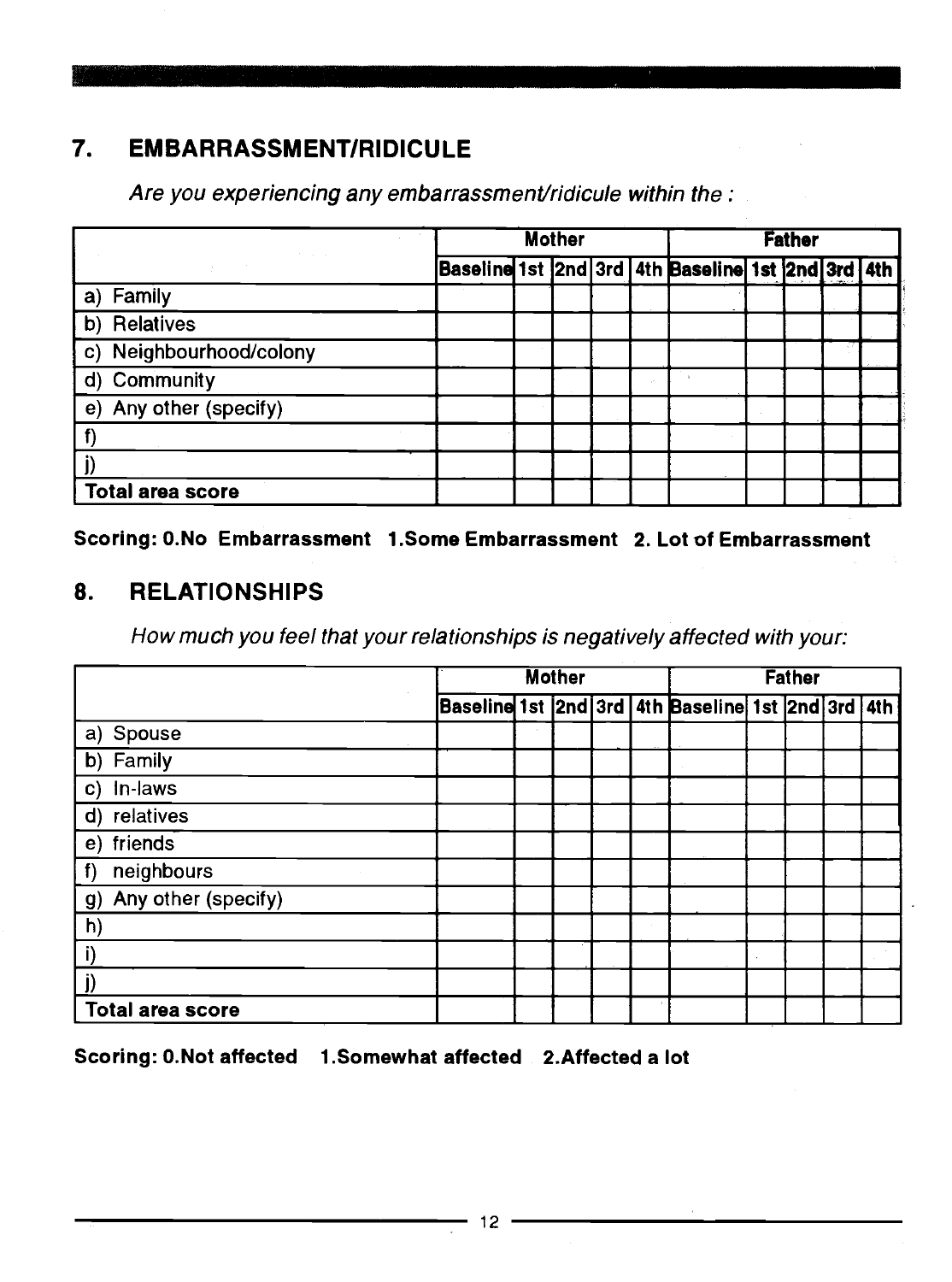#### 9. SIBLING EFFECT

Do you feel that (md ex child's name) siblings are being negatively affected because of:

|                                               | <b>Mother</b> |  |  |  | Father                                            |  |  |  |  |  |  |
|-----------------------------------------------|---------------|--|--|--|---------------------------------------------------|--|--|--|--|--|--|
|                                               |               |  |  |  | Baseline 1st 2nd 3rd 4th Baseline 1st 2nd 3rd 4th |  |  |  |  |  |  |
| a) Getting less time from you                 |               |  |  |  |                                                   |  |  |  |  |  |  |
| b) Studies getting affected                   |               |  |  |  |                                                   |  |  |  |  |  |  |
| c) Having added responsibilities              |               |  |  |  |                                                   |  |  |  |  |  |  |
| d) Recreation needs being<br>compromised with |               |  |  |  |                                                   |  |  |  |  |  |  |
| e) Being teased by the community              |               |  |  |  |                                                   |  |  |  |  |  |  |
| <b>Feeling isolated</b>                       |               |  |  |  |                                                   |  |  |  |  |  |  |
| Worrying about the future<br>g)               |               |  |  |  |                                                   |  |  |  |  |  |  |
| Any other (specify)<br>h)                     |               |  |  |  |                                                   |  |  |  |  |  |  |
|                                               |               |  |  |  |                                                   |  |  |  |  |  |  |
|                                               |               |  |  |  |                                                   |  |  |  |  |  |  |
| area score<br>Total                           |               |  |  |  |                                                   |  |  |  |  |  |  |

Scoring: O.Not Effected 1.Somewhat Effected 2. Effected a Lot

#### 10. SPECIFICTHOUGHTS

Do the following thoughts ever cross your mind:

|                                        |  | <b>Mother</b> |  | <b>Father</b> |                                                   |  |  |  |  |  |
|----------------------------------------|--|---------------|--|---------------|---------------------------------------------------|--|--|--|--|--|
|                                        |  |               |  |               | Baseline 1st 2nd 3rd 4th Baseline 1st 2nd 3rd 4th |  |  |  |  |  |
| a) Killing the child                   |  |               |  |               |                                                   |  |  |  |  |  |
| b) Attempting suicide                  |  |               |  |               |                                                   |  |  |  |  |  |
| <b>Restricting family size</b><br>C)   |  |               |  |               |                                                   |  |  |  |  |  |
| d) Separating the child so that family |  |               |  |               |                                                   |  |  |  |  |  |
| does not get affected                  |  |               |  |               |                                                   |  |  |  |  |  |
| e) Any other (specify)                 |  |               |  |               |                                                   |  |  |  |  |  |
|                                        |  |               |  |               |                                                   |  |  |  |  |  |
| <b>g</b> )                             |  |               |  |               |                                                   |  |  |  |  |  |
| <b>Total area score</b>                |  |               |  |               |                                                   |  |  |  |  |  |

Scoring: 0. Not at all 1. Some times 2. Most of the times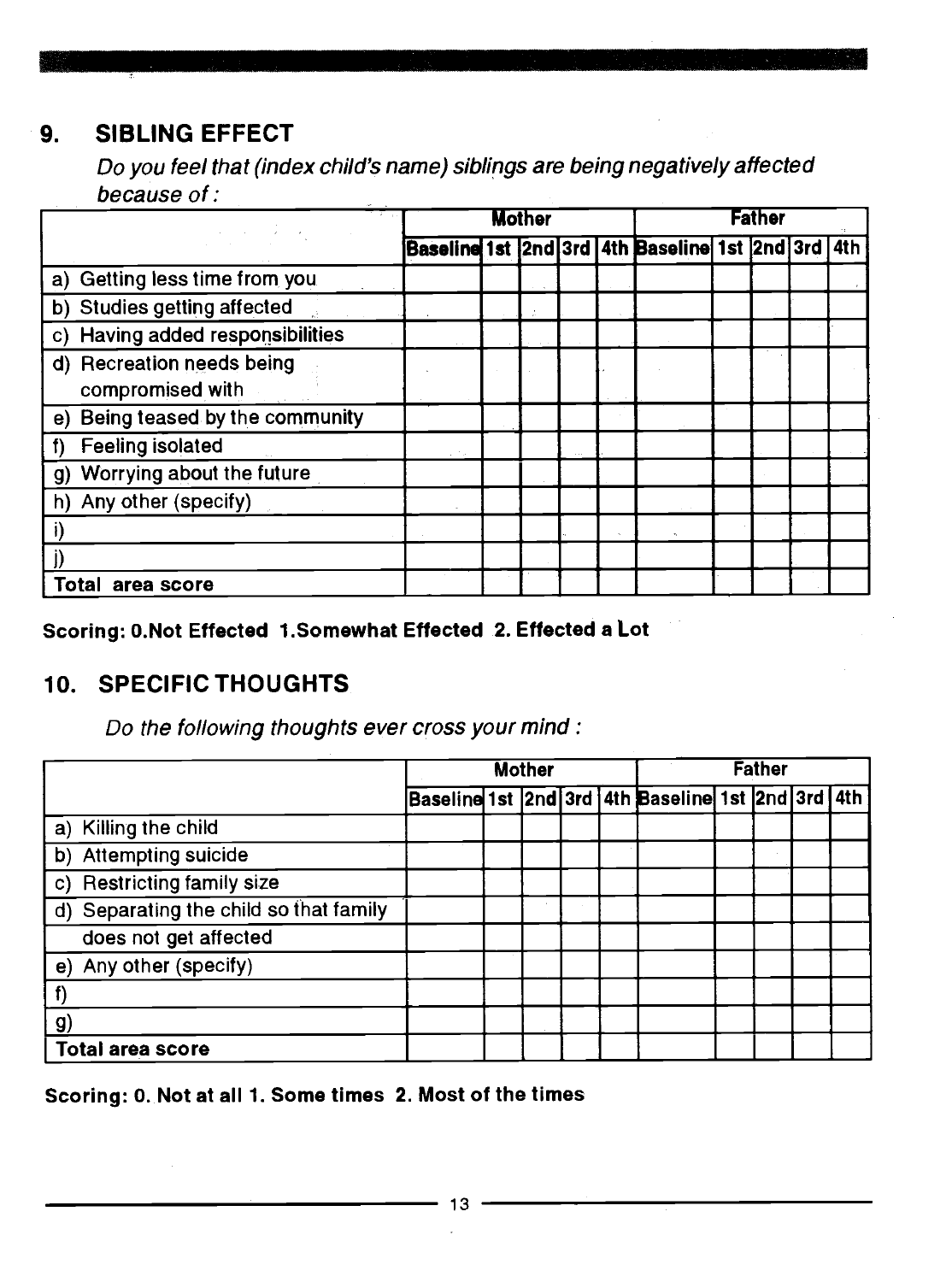#### 11. POSITIVE IMPACT

|                                            |                                                   | <b>Mother</b> |  |  |  |       |  | <b>Father</b> |    |  |  |  |  |
|--------------------------------------------|---------------------------------------------------|---------------|--|--|--|-------|--|---------------|----|--|--|--|--|
|                                            | Baseline 1st 2nd 3rd 4th Baseline 1st 2nd 3rd 4th |               |  |  |  |       |  |               |    |  |  |  |  |
| a) More patience                           |                                                   |               |  |  |  |       |  |               |    |  |  |  |  |
| b) More tolerance                          |                                                   |               |  |  |  |       |  |               | ÷. |  |  |  |  |
| c) More empathy                            |                                                   |               |  |  |  |       |  |               |    |  |  |  |  |
| d) More sensitivity                        |                                                   |               |  |  |  |       |  |               |    |  |  |  |  |
| e) More support                            |                                                   |               |  |  |  |       |  |               |    |  |  |  |  |
| <b>Better relationships (with)</b><br>T)   |                                                   |               |  |  |  |       |  |               |    |  |  |  |  |
| Any other(specify)<br>g)<br><b>College</b> |                                                   |               |  |  |  |       |  |               |    |  |  |  |  |
| h)                                         |                                                   |               |  |  |  | ಿ ಕೆಲ |  |               |    |  |  |  |  |
| $\overline{1}$                             |                                                   |               |  |  |  |       |  |               |    |  |  |  |  |
| <b>Total are score</b>                     |                                                   |               |  |  |  |       |  |               |    |  |  |  |  |

Scoring: 2. Lot of effect 1. Some effect 0. No effect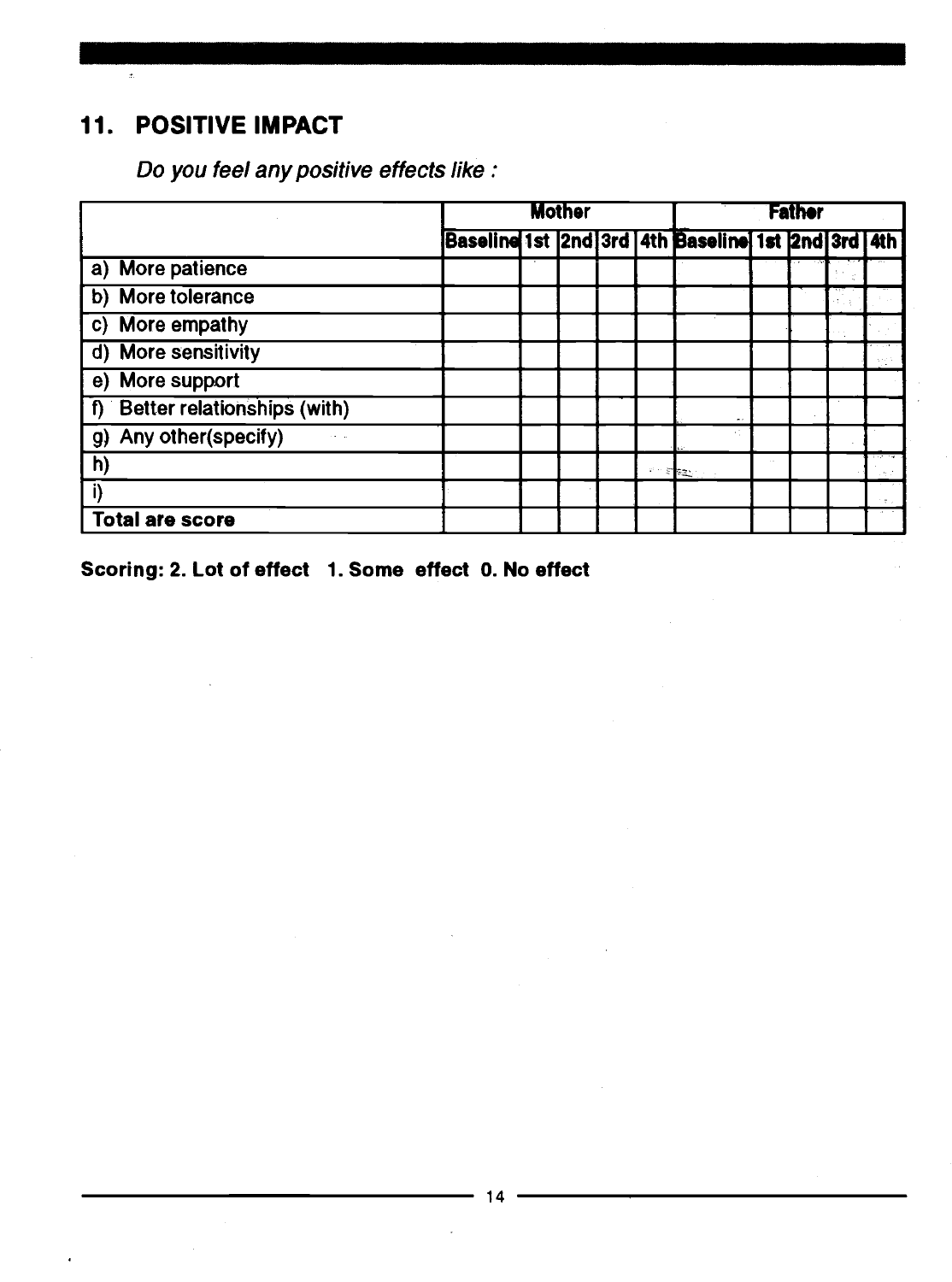### **NIMH DISABILITY IMPACT SCALE** (NIMH-DIS) PROFILE SHEET

Client's Name:

Family No

(person with mental retardation)

| <b>AREAS</b>                    | <b>Maximum</b> |                                          | <b>Baseline</b> |                                          | <b>1st</b> |                                | 2 <sub>nd</sub>     |                                       | 3rd  |                           | 4th |  |
|---------------------------------|----------------|------------------------------------------|-----------------|------------------------------------------|------------|--------------------------------|---------------------|---------------------------------------|------|---------------------------|-----|--|
|                                 | <b>Score</b>   | <b>Assessment</b><br>0 <sub>b</sub><br>% |                 | <b>Assessment</b><br>0 <sub>b</sub><br>% |            | <b>Assessment</b>              |                     | <b>Assessment</b>                     |      | Assessment                |     |  |
|                                 |                | iscorei                                  |                 | lscorel                                  |            | 0 <sub>b</sub><br><b>Score</b> | $\overline{\gamma}$ | 0 <sub>b</sub><br><b>Iscorel</b>      | $\%$ | <b>Ob</b><br><b>Score</b> | %   |  |
| 1. PHYSICAL CARE                | 22             |                                          |                 |                                          |            |                                |                     |                                       |      |                           |     |  |
| 2. HEALTH                       | 16             |                                          |                 |                                          |            |                                |                     |                                       |      |                           |     |  |
| 3. CAREER                       | 14             |                                          |                 |                                          |            |                                |                     |                                       |      |                           |     |  |
| 4. SUPPORT                      | 18             |                                          |                 |                                          |            |                                |                     |                                       |      |                           |     |  |
| 5. FINANCIAL                    | 16             |                                          |                 |                                          |            |                                |                     |                                       |      |                           |     |  |
| 6. SOCIAL                       | 12             |                                          |                 |                                          |            |                                |                     |                                       |      |                           |     |  |
| 7. EMBARRASSMENT<br>/REDICULE   | 14             |                                          |                 |                                          |            |                                |                     |                                       |      |                           |     |  |
| 8. RELATIONSHIPS                | 18             |                                          |                 |                                          |            |                                |                     |                                       |      |                           |     |  |
| 9. SIBLING EFFECT               | 20             |                                          |                 |                                          |            |                                |                     |                                       |      |                           |     |  |
| 10. SPECIFIC<br><b>THOUGHTS</b> | 14             |                                          |                 |                                          |            |                                |                     |                                       |      |                           |     |  |
| GRAND TOTAL                     | 164            |                                          |                 |                                          |            |                                |                     |                                       |      |                           |     |  |
| <b>AREAS</b>                    | <b>Maximum</b> | <b>Baseline</b><br>Assessment            |                 | 1st<br><b>Assessment</b>                 |            | 2nd                            |                     | 3rd<br><b>Assessment   Assessment</b> |      | 4th<br>Assessment         |     |  |
|                                 | <b>Score</b>   | 0b<br> score                             | %               | 0b<br><b>score</b>                       | $\%$       | <b>Ob</b><br> score            | %                   | <b>Ob</b><br> score                   | %    | <b>Ob</b><br> score       | %   |  |
| 11. POSITIVE                    | 18             |                                          |                 |                                          |            |                                |                     |                                       |      |                           |     |  |

KEY : Ob score : Obtained score; % : Percentage